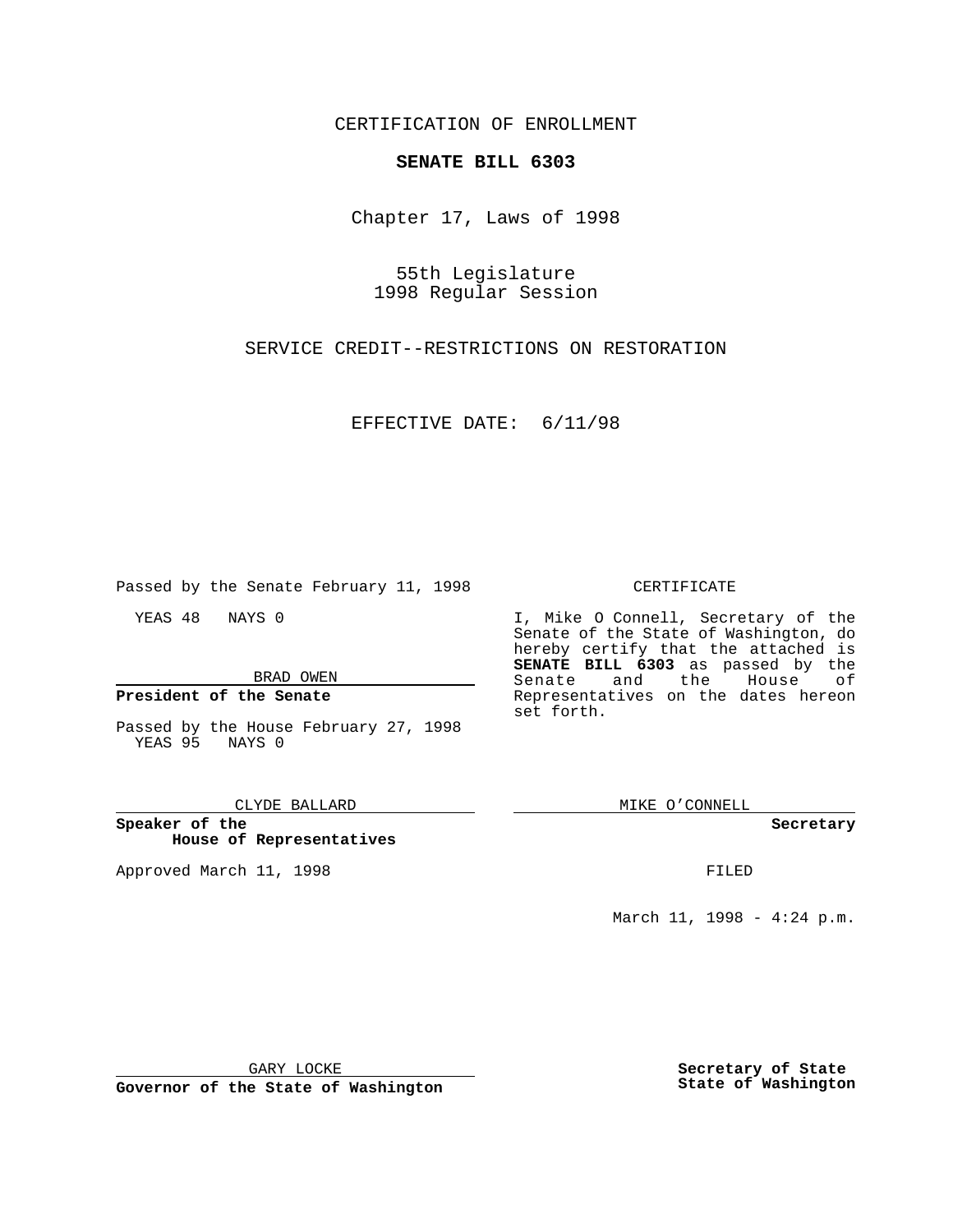# **SENATE BILL 6303** \_\_\_\_\_\_\_\_\_\_\_\_\_\_\_\_\_\_\_\_\_\_\_\_\_\_\_\_\_\_\_\_\_\_\_\_\_\_\_\_\_\_\_\_\_\_\_

\_\_\_\_\_\_\_\_\_\_\_\_\_\_\_\_\_\_\_\_\_\_\_\_\_\_\_\_\_\_\_\_\_\_\_\_\_\_\_\_\_\_\_\_\_\_\_

Passed Legislature - 1998 Regular Session

## **State of Washington 55th Legislature 1998 Regular Session**

**By** Senators Bauer, Long, Franklin, Winsley, Rossi, Roach and Fraser; by request of Joint Committee on Pension Policy

Read first time 01/15/98. Referred to Committee on Ways & Means.

 AN ACT Relating to restrictions on the restoration of service credit; adding a new section to chapter 41.26 RCW; adding a new section to chapter 41.32 RCW; adding new sections to chapter 41.40 RCW; and adding a new section to chapter 43.43 RCW.

BE IT ENACTED BY THE LEGISLATURE OF THE STATE OF WASHINGTON:

 NEW SECTION. **Sec. 1.** A new section is added to chapter 41.26 RCW under the subchapter heading "provisions applicable to plan I and plan II" to read as follows:

 Notwithstanding any provision to the contrary, persons who fail to: 10 (1) Establish allowable membership service not previously credited; (2) Restore all or a part of that previously credited membership service represented by withdrawn contributions; or

 (3) Restore service credit represented by a lump sum payment in lieu of benefits, before the deadline established by statute, may do so under the conditions set forth in RCW 41.50.165.

 NEW SECTION. **Sec. 2.** A new section is added to chapter 41.32 RCW under the subchapter heading "provisions applicable to plan I, plan II, and plan III" to read as follows: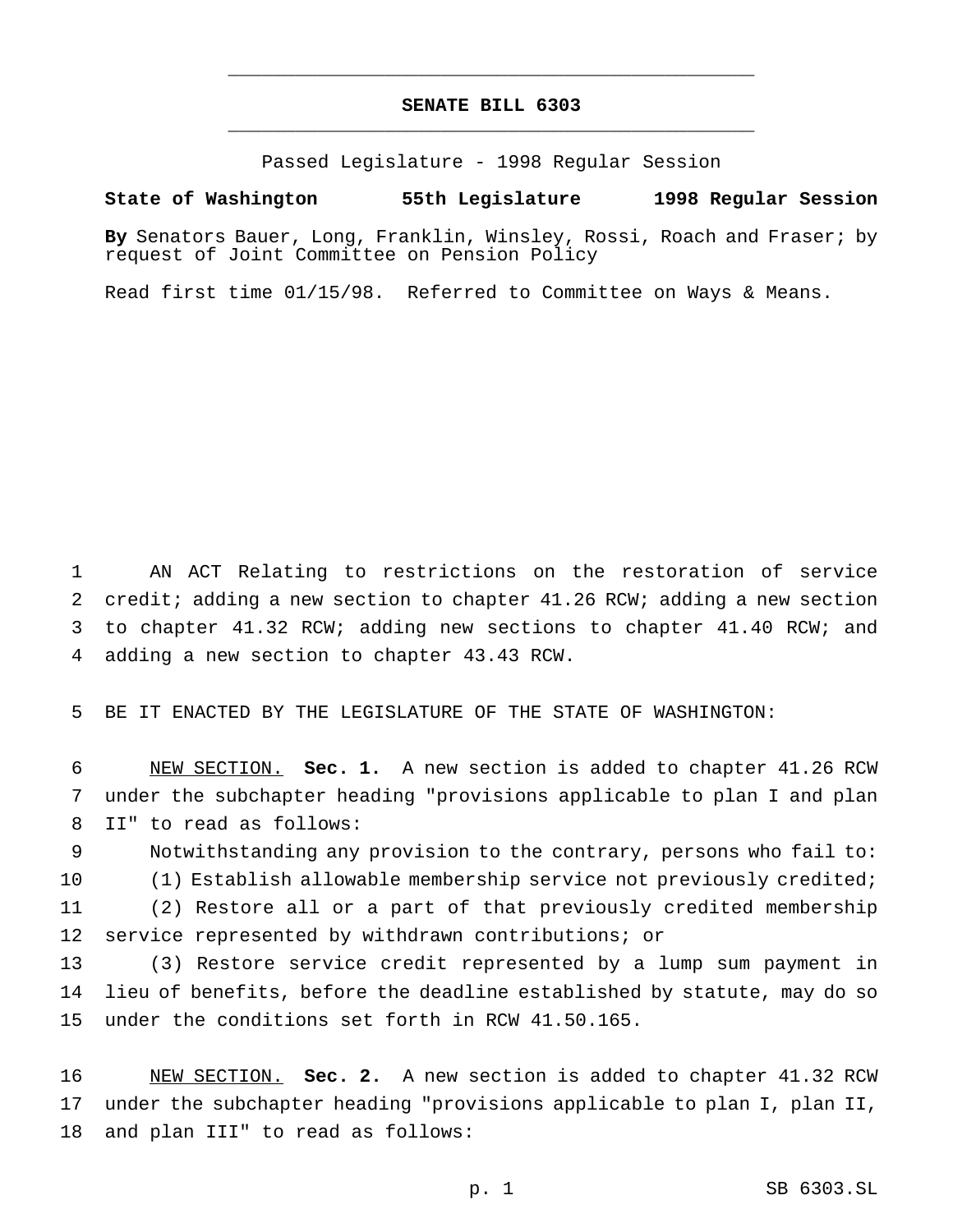Notwithstanding any provision to the contrary, persons who fail to:

(1) Establish allowable membership service not previously credited;

 (2) Restore all or a part of that previously credited membership service represented by withdrawn contributions; or

 (3) Restore service credit represented by a lump sum payment in lieu of benefits, before the deadline established by statute, may do so under the conditions set forth in RCW 41.50.165.

 NEW SECTION. **Sec. 3.** A new section is added to chapter 41.40 RCW under the subchapter heading "provisions applicable to plan I and plan II" to read as follows:

 Notwithstanding any provision to the contrary, persons who fail to: (1) Establish allowable membership service not previously credited; (2) Restore all or a part of that previously credited membership service represented by withdrawn contributions; or

 (3) Restore service credit represented by a lump sum payment in lieu of benefits, before the deadline established by statute, may do so under the conditions set forth in RCW 41.50.165.

 NEW SECTION. **Sec. 4.** A new section is added to chapter 41.40 RCW under the subchapter heading "provisions applicable to plan I" to read as follows:

 Notwithstanding any provision to the contrary, employees of Washington State University who first established membership in the public employees' retirement system plan I under RCW 41.40.500 through 41.40.507, as existing on July 28, 1991, and RCW 41.40.508, as existing on June 7, 1990, may purchase, as set forth under RCW 41.50.165, plan I service credit for the period of service at Washington State University prior to his or her contributory membership in the Washington State University retirement system.

 NEW SECTION. **Sec. 5.** A new section is added to chapter 43.43 RCW to read as follows:

 Notwithstanding any provision to the contrary, persons who fail to: (1) Establish allowable membership service not previously credited; (2) Restore all or a part of that previously credited membership service represented by withdrawn contributions; or